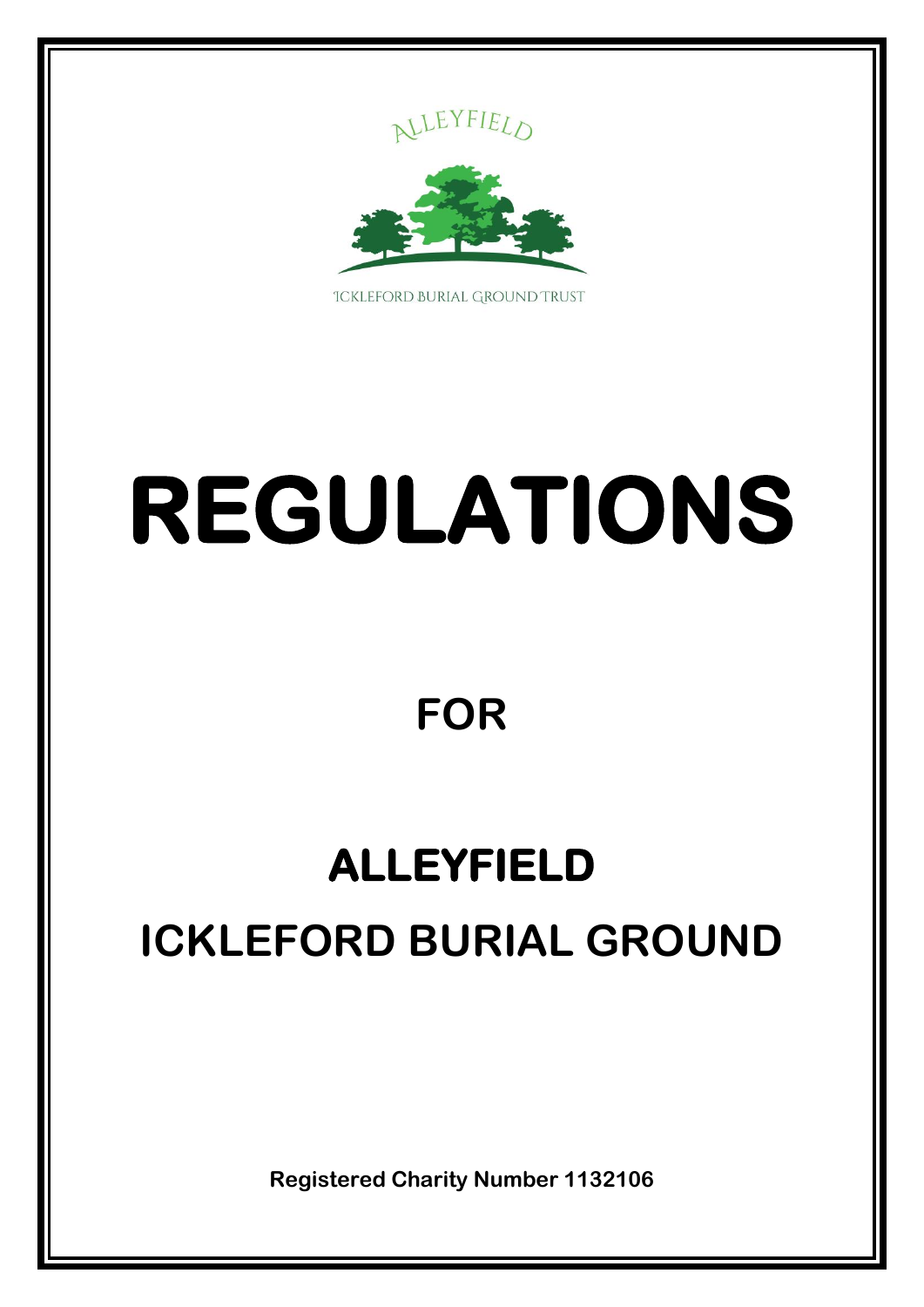As the Trustees responsible for Alleyfield, Ickleford's Burial Ground, we welcome all visitors, whether or not drawn here to remember their own departed loved ones, in the peace and tranquillity that reflects the nature of its village environment. We do ask visitors to respect the site which contains an area for natural burials, intended also as a habitat for preservation of wildlife, by observing the following points of guidance to ensure that it continues to be enjoyed by others.

#### **GENERAL INFORMATION**

The regulations that follow conform to the Local Authorities' Cemeteries Order 1977 and any other appropriate laws and regulations currently in place.

Entitlement to interment at this Burial Ground is limited to current and former inhabitants of, or people closely associated with, the Parish of Ickleford. An association deemed to qualify under this provision will be determined by the Trustees in each individual case.

Before any burial (including that of cremated ashes) can take place a certificate from the Registrar of Births, Deaths and Marriages or a Coroner's burial order must be provided.

No part of the Burial Ground is set aside for a particular religion or tradition.

The Trustees will publish a scale of fees and charges annually.

A plan of the Burial Ground, showing the position of every grave, is kept by the Clerk to the Trustees.

A register of all burials is held by the Clerk to the Trustees who will make it available for consultation upon request. Should a copy of any entry be required a charge will be made.

The Trustees reserve the right to amend these regulations and to deal with any circumstances or contingency not provided for in the regulations as necessary.

#### **VEHICULAR ACCESS TO THE BURIAL GROUND**

At time of burial the hearse is the only vehicle allowed to enter the Burial Ground. Vehicles bringing visitors must always use the adjacent car park.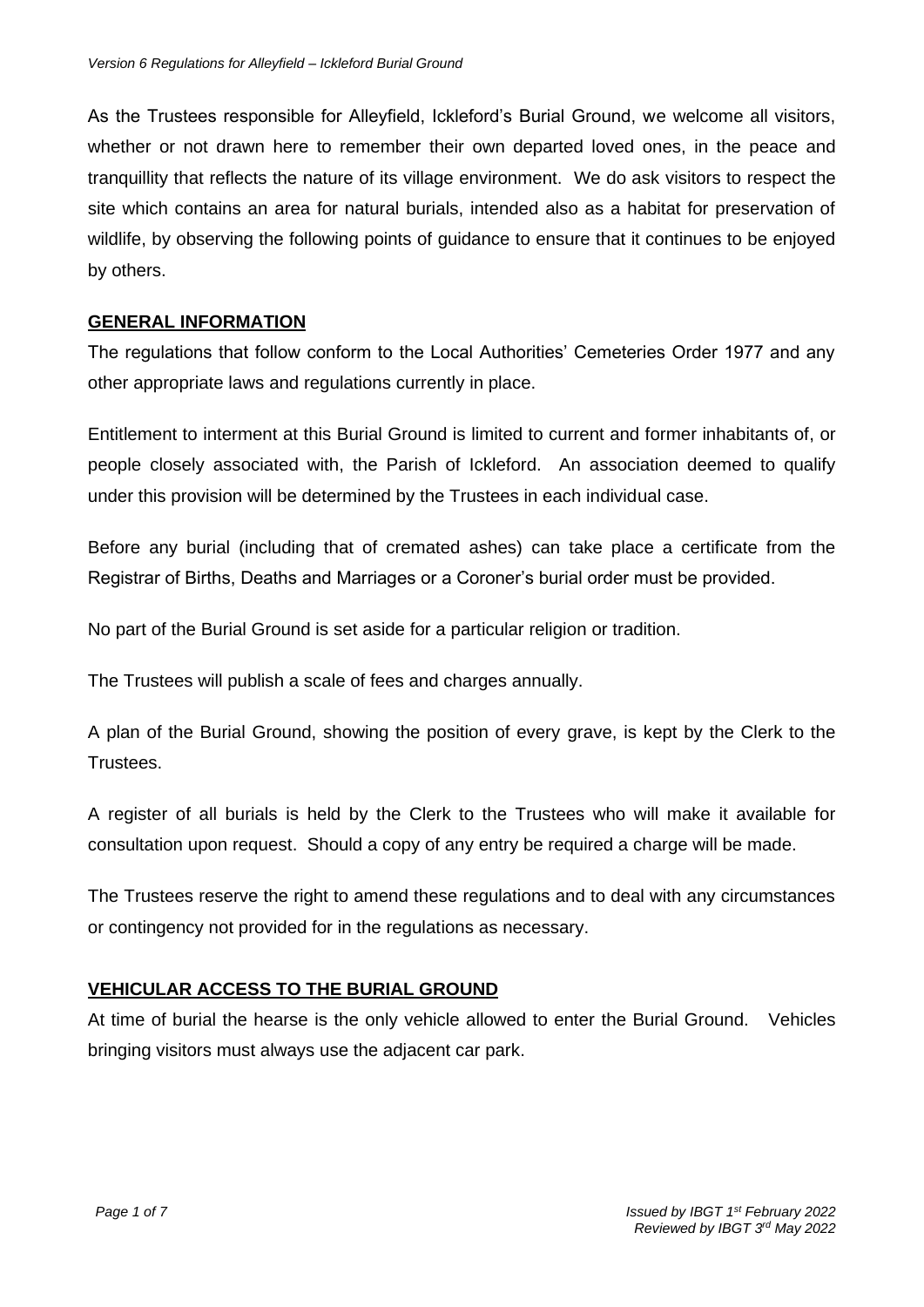#### **CONDUCT WITHIN THE BURIAL GROUND**

Alleyfield Burial Ground is a place of peace and quiet reflection. It is also a workplace. Visitors are welcome, but please respect the special nature of the site, the needs of other users, and safety factors. No games, sports, riding of bicycles, skateboards, roller boards or similar are allowed in the Burial Ground.

No consumption of alcohol or drugs may take place, and any person displaying the untoward effects of such will not be admitted.

Children under the age of 12 are welcome, but must be supervised by a responsible adult. It is particularly important that children are not allowed to climb on monuments.

No animals are permitted in the Burial Ground with the exception of Guide Dogs, Hearing Dogs or other recognized Assistance Dogs. Any dog fouling must be cleared.

Fly tipping is forbidden and liable to prosecution.

No person shall canvass or solicit business in the Burial Ground.

#### **EXCLUSIVE RIGHTS OF BURIAL**

An Exclusive Right of Burial (ERB) may be purchased and is an essential prerequisite for any grave bearing a memorial. This is not the purchase of the grave itself, but the right to decide who should be buried in the grave. Pre-purchase (the purchase of an ERB other than at the time of a burial) is not offered, but at Alleyfield an ERB enables the grantee to reserve an adjacent plot at the time of burial of a close family member. This is non-refundable. The grantee is described in this document as 'the owner'. In this Burial Ground an ERB may be granted for any period up to 75 years, although when this has elapsed the owner may apply for the grant to be re-registered for a further period. The owner may assign an ERB by Deed or Bequest within the terms of a Will, provided details of the transaction are supplied to the Trustees.

An Exclusive Right of Burial must be purchased if cremated remains are to be scattered at the foot of any tree in Alleyfield. This ERB will be granted for 25 years, although when this period has elapsed the owner may apply for the grant to be re-registered for a further period.

If an ERB is not purchased the rights to the grave remain with the Trustees, and it would not be possible to erect a memorial.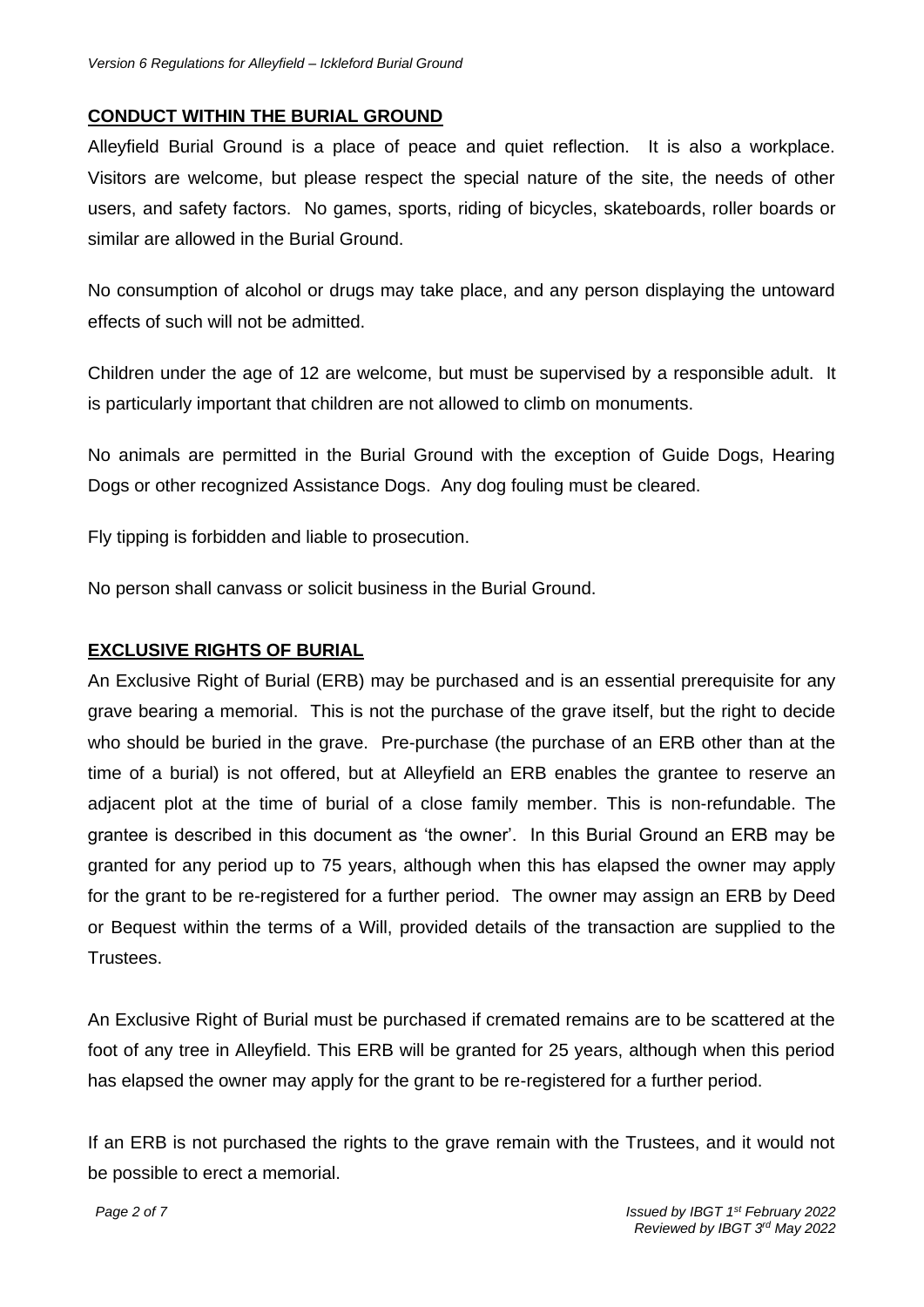#### **TIMES OF BURIAL AND ASSOCIATED WORKS**

The period of notice required for any work within this Burial Ground is given on the appropriate request form, available from the Clerk to the Trustees**.**

No burials or associated works may take place before 9.30 am or after 3.00 pm, and only one burial may take place at any one time.

No burials will be permitted on Saturdays, Sundays, Bank or other Public Holidays.

#### **INTERFERENCE WITH BURIALS**

It is an offence to remove or exhume any body once buried without a licence from the Home Office.

#### **GRAVE SPACES AND MEMORIALS**

Single depth plots only are available because the level of the water table restricts the depth at which coffins may be placed**.** For safety reasons only single width plots are permitted. The selection of the grave space in all cases will be at the discretion of the Trustees. A space measuring 7' 6" (2.25m) x 4' (1.2m) is allowed for burial, with a 6' (1.8m) distance between the centres of adjacent headstones. Once an area required for the memorial has been delineated, the remainder will be laid to grass by the Trustees. A margin, likewise grassed, of at least 2' (60 cm) surrounding the grave space will be provided, and the whole of the grassed area will be maintained by the Trustees. Maintenance of the memorial will be the responsibility of the owner.

Memorials in the lawn section of the burial ground may consist of either a headstone or a flat tablet so placed that its surface is level with the surrounding turf. Memorials should be made of hard natural stone**.** Headstones should not exceed 3' (90 cm) in height, 2' 6" (75 cm) in width, and in thickness lie between 3" (7.5 cm) and 5" (12.5 cm). An area 2' 9" (82.5 cm) wide will be allowed for a base to the headstone, with a maximum height of 3" (7.5 cm), which may extend forward up to 2' (60 cm) in order to accommodate a fixture for flowers measuring no more than 8" (20 cm) in diameter, (its top lying flush with the stone surface), if such should be required.Tablets should measure no more than 2' (60 cm) square, with similar integral provision for a flower container.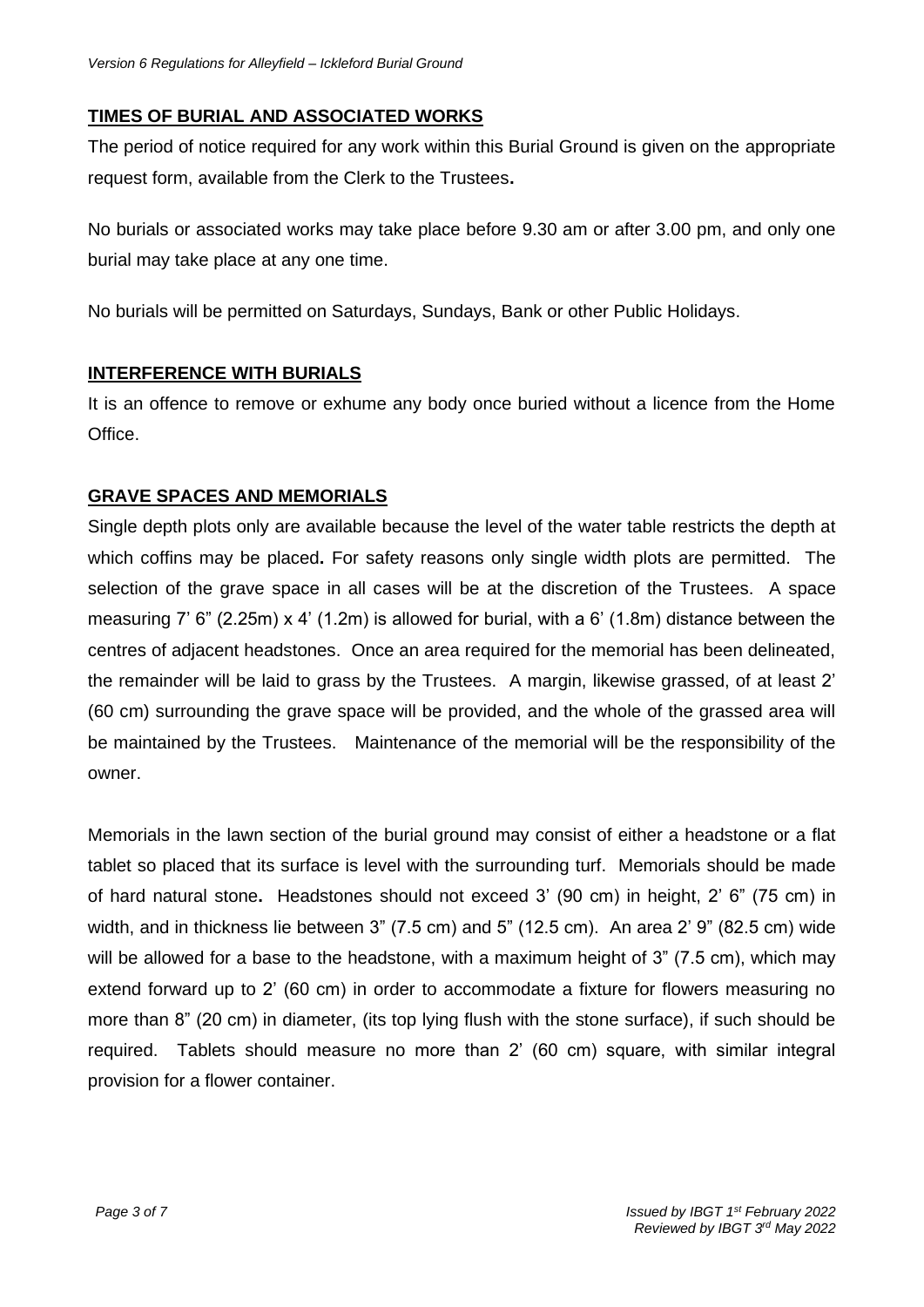Lettering (including numerals for dates) is the only form of inscription permitted on a memorial. In particular it must be emphasised that no flags, crests, logos or any other pictorial elements can be accepted, and in every case the form of a proposed memorial and its inscription must be submitted in advance for the Trustees' approval. No other object may be placed on or around the stone base or tablet (but see exception under 'Floral and Related Tributes'). No container for flowers will be permitted on the grassed surface.

All memorials must be fixed by competent memorial masons and comply to the current British Standard 8415 (BS8415) or anything that supersedes it.

Whenever a memorial which, through deterioration or damage becomes unsightly or in the opinion of the Trustees unsafe, the Trustees reserve the right to remedy the fault or, if necessary, remove the memorial at the owner's expense after giving notice of 14 days. The Trustees accept no responsibility for damage to memorials other than that caused by their employees or agents.

Crosses or other plain signs of wood, dark in colour and no more than 2' (60 cm) in height, may be used to mark a new grave until a permanent stone memorial has been installed. Permanent stone memorials must not be installed before the first anniversary of the burial, but should preferably be installed before the date eighteen (18) months after the burial date. Any temporary marker must be removed by the stone mason at the time the permanent stone memorial is installed. The Trustees may remove without notice a temporary marker at any time after the date eighteen (18) months after the burial date.

Settlement of the soil with which a grave has been filled can occur for some time after the burial. In order to fulfil their commitment to maintaining the grassed surface in continuity with the surrounding lawn the Trustees may, therefore, find it necessary from time to time to disturb it for the sole purpose of introducing or removing soil.

The Trustees as a Burial Authority have further powers relating to any memorial (gravestones and tablets in the case of this Burial Ground) under the Local Authorities' Cemeteries Order 1977.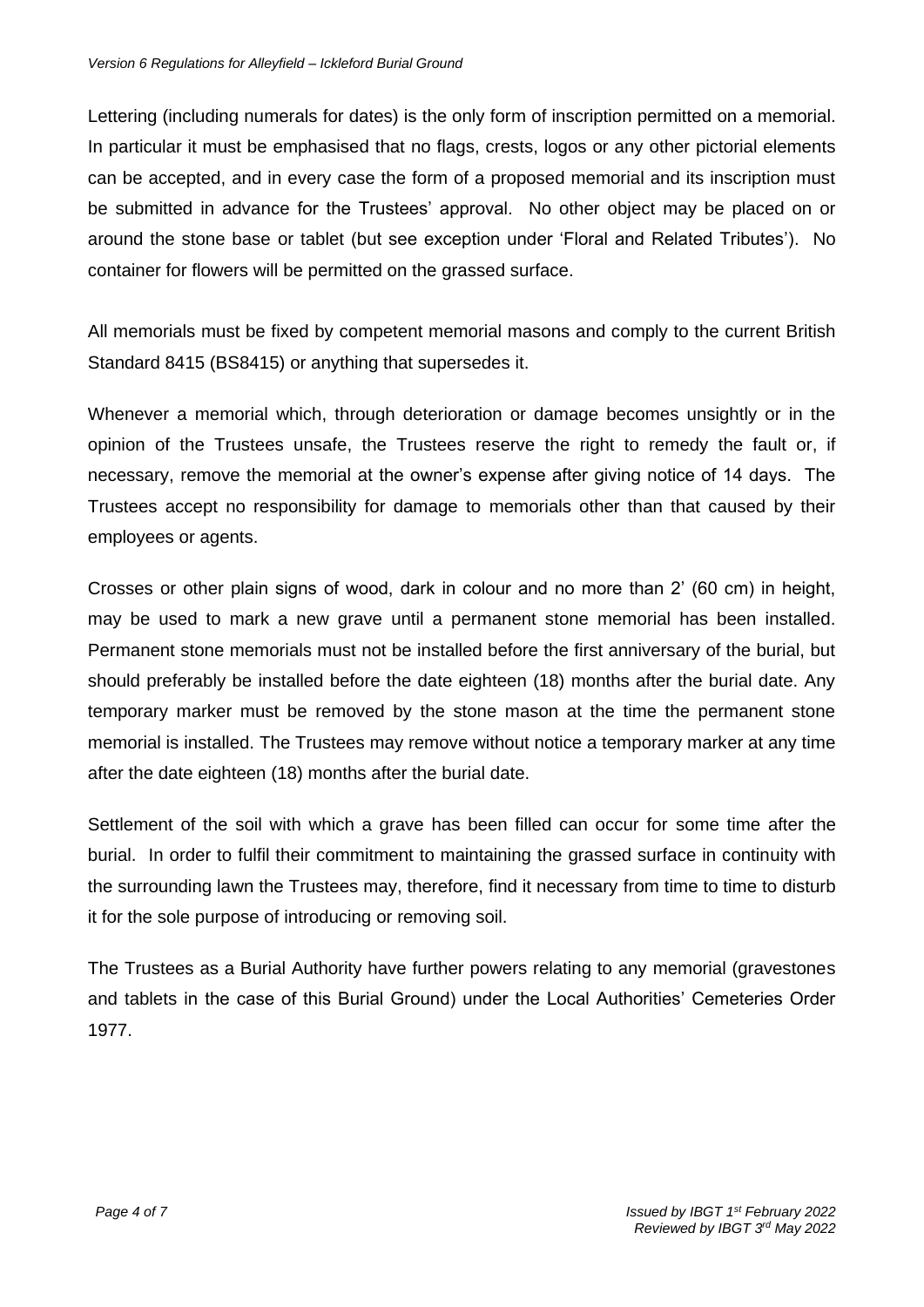#### **FLORAL AND RELATED TRIBUTES**

No artificial flowers are permitted.

Floral and other tributes deposited at the time of burial will be removed by the Trustees after 14 days. Any faded floral tributes may be removed by the Trustees without notice.

Wreaths brought to commemorate special seasons or anniversaries must be accommodated on the base and removed within four weeks. No tributes of any kind are allowed on the length of the grave.

No planting is permitted.

#### **CREMATED REMAINS**

The scattering of cremated remains within the Burial Ground requires the consent of the Trustees.

The Garden of Rest and the Woodland Area are the principal sections of the Burial Ground for the burial of cremated remains. A maximum of two urns is permitted in any one plot in the Garden of Rest. Alternatives for the burial of cremated remains when provision is required for more then one member of a family are:-

- a) The purchase of Exclusive Rights to an adjacent plot for other family members.
- b) The placing of up to two urns in a grave space in the main section of the Burial Ground.
- c) The placing of one urn in a grave space which has been reserved for, or is already occupied by a coffin.

In addition, cremated remains may be scattered in a small hole no deeper than 12" (30 cm) and no wider than 8" (20 cm) square at the foot of an existing tree in the developed area (sections A-F) of Alleyfield as designated by the Trustees in their sole discretion. The small hole will be dug and refilled by the Funeral Director. No more than two sets of cremated remains may be scattered around any one tree, which allows (for example) a husband and wife to be together.

The selection of the plot in all cases will be at the discretion of the Trustees. A space measuring 16" (40 cm) x 14" (35 cm) is allowed for cremated remains, with a 28" (70 cm) distance between the centres of adjacent tablets.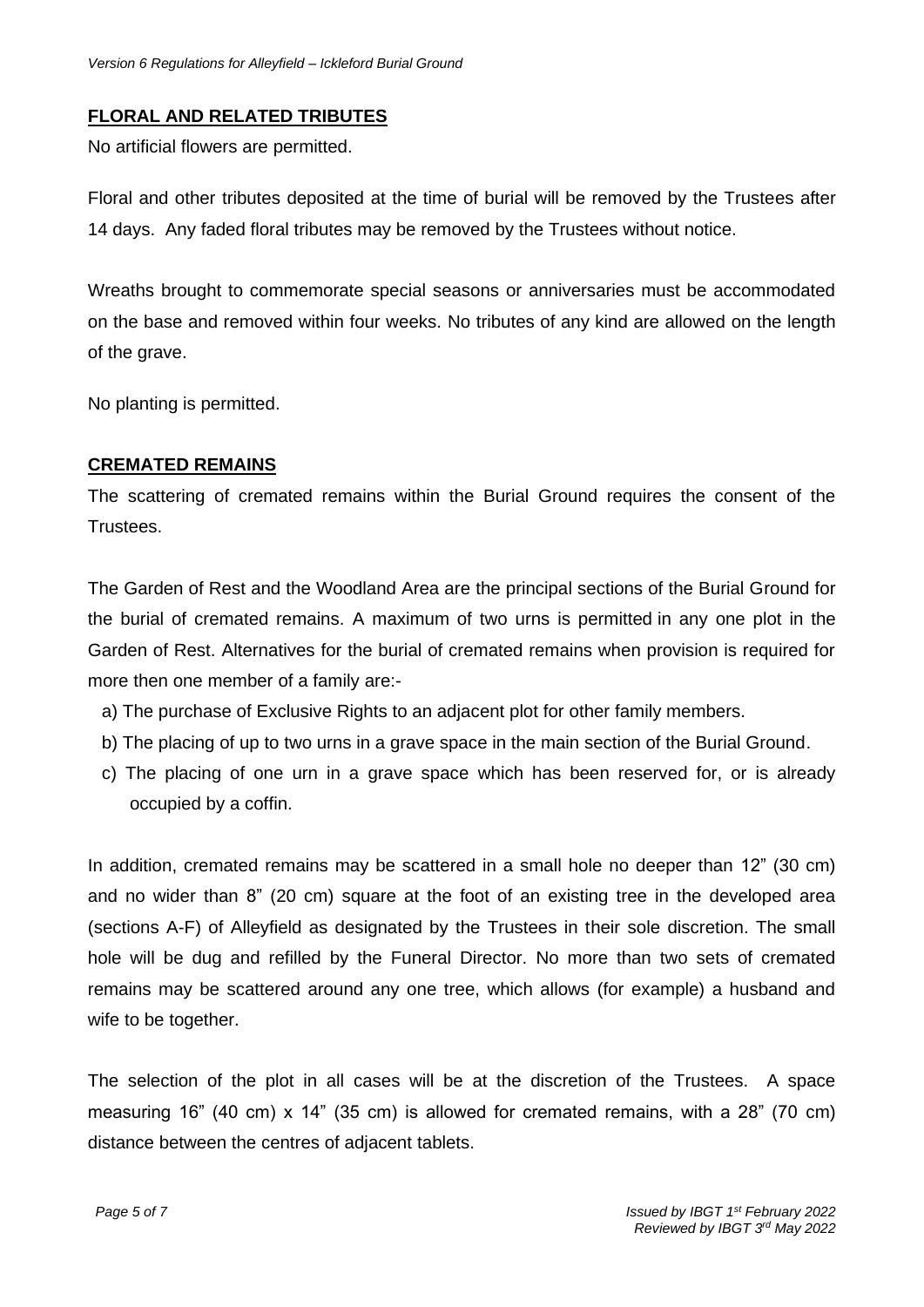The only memorial permitted in the Garden of Rest or under a tree around which cremated remains have been scattered is a hard stone tablet, sunk to ground level, which measures 12" (30 cm) x 18" (45 cm) (portrait) and may incorporate provision for an integral flower holder up to 8" (20 cm) in diameter and flush with its surface. The stone may be honed or polished. Lettering (including numerals for dates) is the only form of inscription permitted on a memorial. In particular it must be emphasised that no flags, crests, logos or any other pictorial elements can be accepted, and in every case the form of a proposed memorial and its inscription must be submitted in advance for the Trustees' approval.

Crosses or other plain signs of wood, dark in colour and no more than 18' (45 cm) in height and with a plaque no more than 8" x 6" (landscape), may be used to mark a new plot for cremated remains in the Garden of Rest or under a tree around which cremated remains have been scattered until a permanent stone memorial has been installed. Permanent stone memorials can be installed any time after burial but should preferably be installed before the date eighteen (18) months after the burial date. Any temporary marker must be removed by the stone mason at the time the permanent stone memorial is installed. The Trustees may remove without notice a temporary marker at any time after the date eighteen (18) months after the burial date

A grassed margin of at least 12" (30 cm) will be provided for each individual cremated remains space in the Garden of Rest, and this will be maintained by the Trustees as part of the grassed area in which all the tablets are set.

Ashes in The Garden of Rest may be poured or placed in a wooden or bio-degradable casket.

#### **WOODLAND AREA FOR GREEN BURIALS**

Graves in the Woodland Area may be marked with a wooden plaque, but the location of each grave will be recorded and displayed on the official plan.

All coffins must be of a biodegradable material, such as cardboard, wicker or bamboo. Shrouds made from natural fibres are also acceptable.

Ashes may be buried either loose or in a biodegradable container in the woodland, or scattered there.